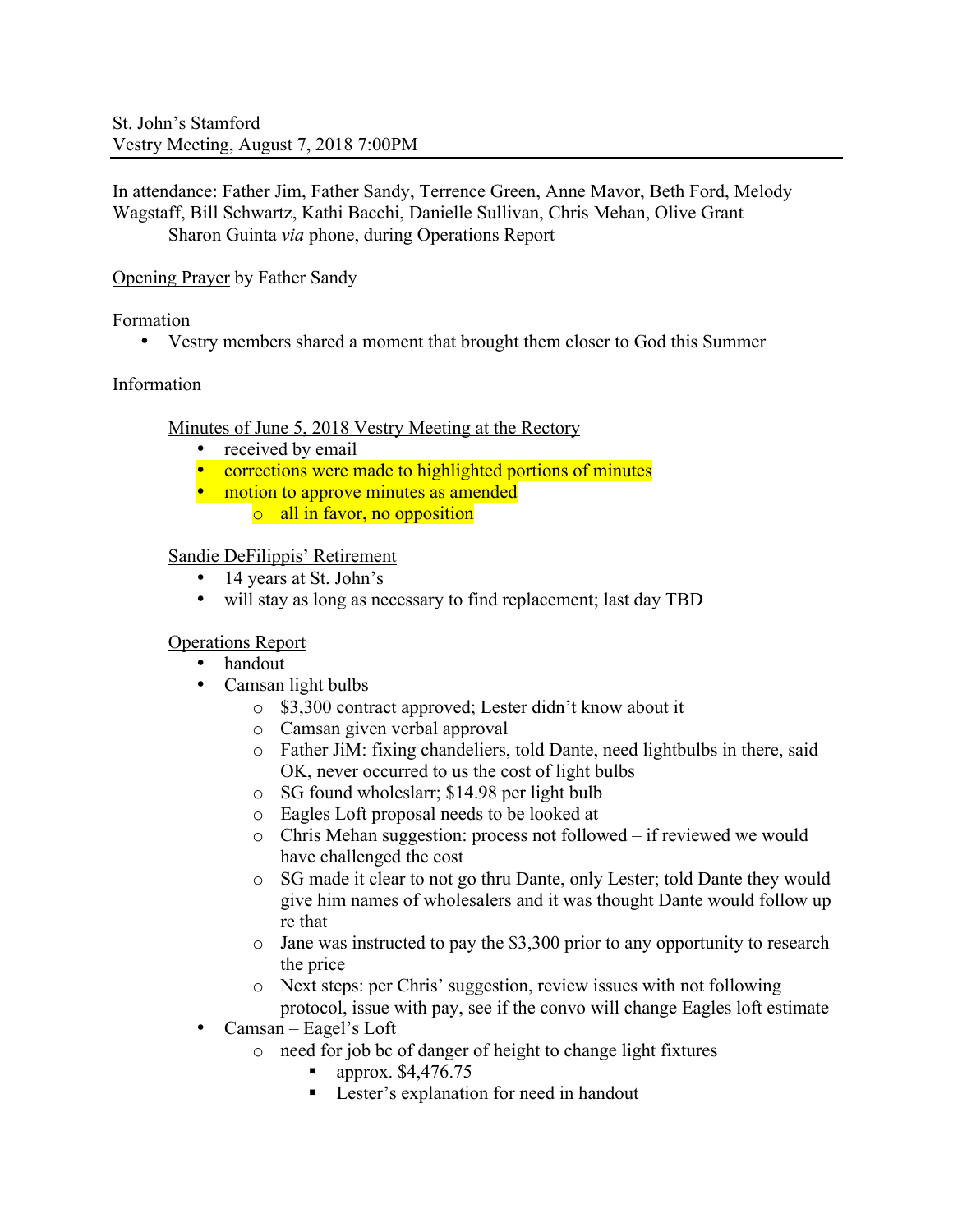- o Question: how was this done in the past?
	- answer: this is the first time the light bulbs have needed to be replaced
- o Question: why do we have to do this now, when only one set needs to be replaced?
	- answer: because we would have to hire someone every time a set is out
- o Consensus: hold off on project until January
- o Suggestion: discussion re looking into getting LED lights with a dimmer for Eagle's loft
- Camsan Additional Beams
	- o Question: why coming back after spending a lot of money; why not figured out
	- o discussion: wo can come in to take a look to see if there is a need for these beams
	- o SG: Lester thought 2 was sufficient, now 3

Update on Finance Committee

- discussion re preliminary sub-committee to Finance Committee
	- o currently led by Aldrich, Melody and Chris
	- o need for someone to chair committee
		- ! potential chairs: Franklin, Bert, Jean
- question if any by-laws were written re sub-committees by the finance committee,
	- o Father Jim to circulate goal/objective from pathways
- Goals of subcommittee:
	- o form committee; develop a timeframe for how and when committee should meet; appoint a chairman of committee; list different elements that need to be addressed
- discussion re Vestry's role and responsibilities re church finances and how that relates to the duties of the Finance Committee

Treasurer Update

- updated spreadsheet sent via email
- Quarterly Update meeting with Church that was to be scheduled in April did not happen
- issues re Hemsely House (piping, everything is falling apart)
	- o need for discussion with Ron Bacchi
	- o issues with budget
- Increased expenses when Dante was out and Claudio was hired
- Supplies back in line
- Computer cost issue
	- o need to talk to Sandie about it; service agreement possibly not included in budget
- music budget a bit high, possibly because Easter was early this year

Discussion